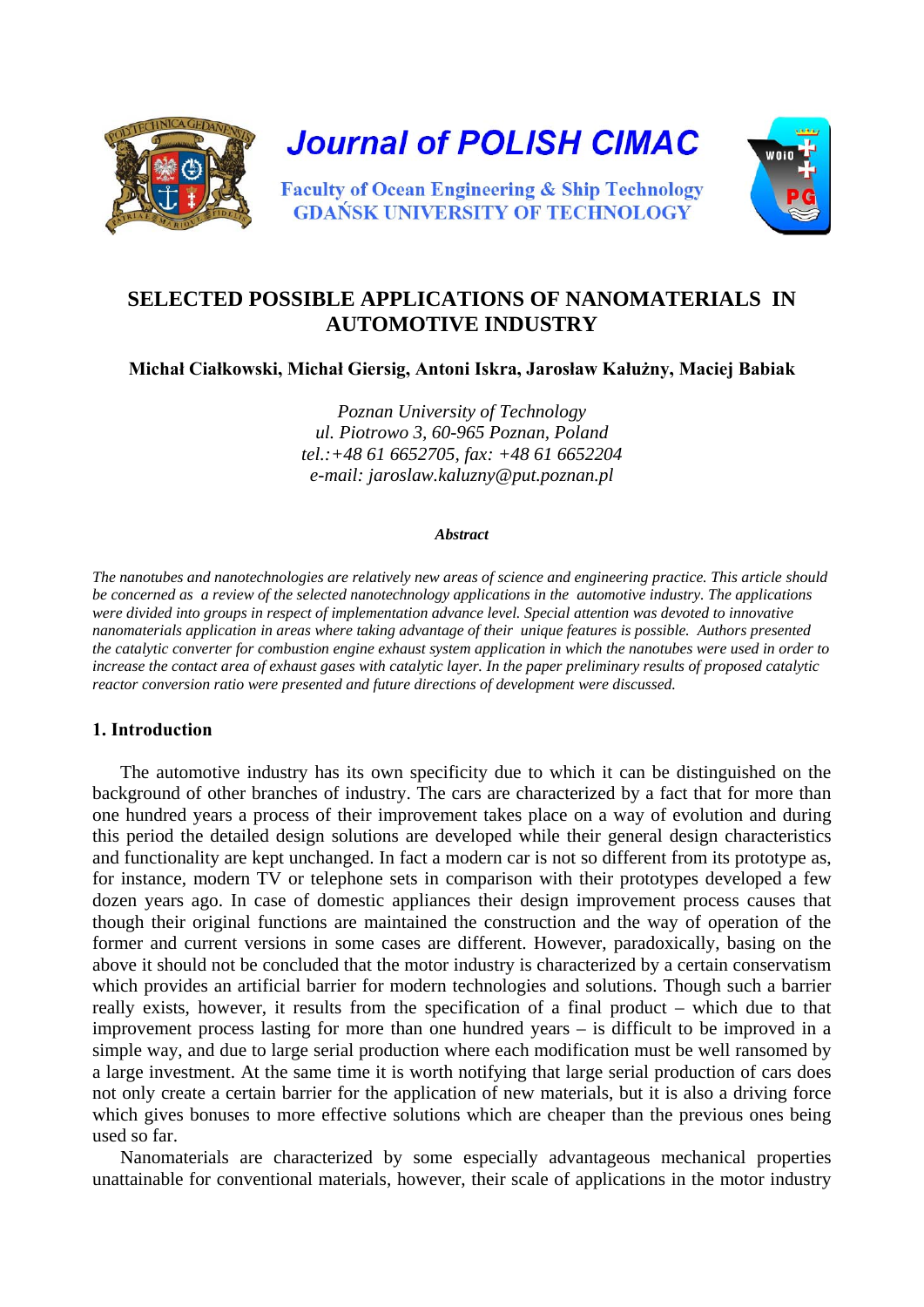is limited by their high prices, availability in industrial amounts and instability of properties of the individual lots of products.

## **2. The selected examples of well proved applications of nanomaterials in the motor industry**

The motor industry applies the profitable features of the polymer-nanomaterial composites to a relatively large extent. Such plastics are already in current production on an industrial scale, and their advantages are as follows:

- increased rigidity free of loss in impact strength;
- dimensional stability:
- barrier effect improvement;
- increased thermal stability and fire resistance;
- good optical properties (filler particles with a diameter size smaller than visible light wave length make no barrier for them);
- limitations of the surface defects of products,
- increased crystallization ratio in relation to the original polymer [4].

The dashboards and body panels made of polymer composite materials have a higher resistance for scratching and surface damaging. A possibility of using the barrier properties of the nano-composites for building the fuel tanks is especially profitable. The nano-composites on a PA base are used as an inner layer in the multilayer blowing of fuel tanks while their outer layers are made of PE-HD.

Montmorylonit (MMT), which ensures good barrier properties, is used in another form for improving the characteristics of varnish coating being used for cars especially in order to increase their mechanical resistance [4].

The next group of nanomaterial applications, especially interesting one, has been found in the tribology field, in main nodes of friction of the piston engine. The Schaeffler Company developed a new technological line making possible the use of nanomaterial top layers in cylinder bearings and highly loaded elements of the driving gear systems. [9]

In the project presented in [10] a top layer of the engine cylinder surface, deposited by plasma spraying, in the AL-cylinder block engine was used. The obtained nanomaterial cylinder bearing surface gives a profitable alternative for a standard solution with a cast iron sleeve insert and makes reduction in friction losses and mass of the engine possible. Some examples of tribologic applications of the thermoplastics strengthened by nanomaterials are presented in [1].

Only the most significant domains of applications of nanomaterials in the motor industry with regards to the production scale were presented above. In a wider context those domains could be divided in a following way:

- bodies and elements of the load carrying structure if vehicles;
- engines and power transmission systems;
- varnish coating and other;
- chassis mechanism and brakes;
- tyres;
- lubricants and operation media;
- electric and electronic equipment elements;
- engine exhaust system and exhaust gas cleaning systems [8].

### **3. Possible domains of the new applications of nanomaterials in motor industry**

Nanotechnology is commonly considered as a one of the key technologies of the 21st century and its special role results from some exceptional – mechanical, electric, thermal, and optical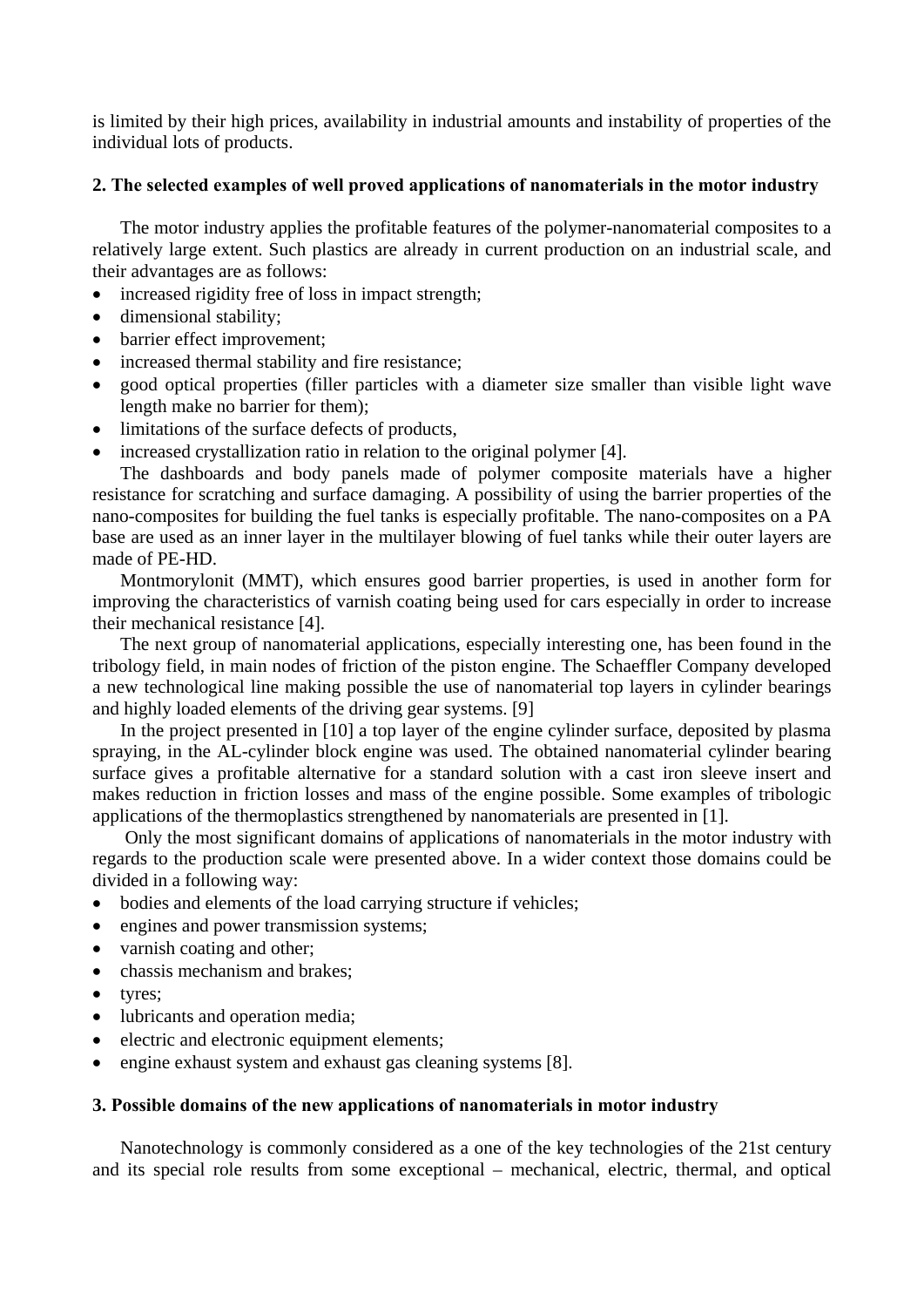properties of nanomaterials – completely different from the properties of the conventional construction materials. Carbon nanomaterials form crystal lattices with an extremely limited concentration of defects. The crystal structure give them very high hardness and mechanical strength values which are at least by one order of magnitude higher than those in case of steel, at very high elasticity values. Such materials conduct electricity very well, they become superconductors in low temperature and they are resistant to high temperatures and due to their dimensions smaller than the light wave length forming the transparent surfaces is possible. The organized crystal structure created by carbon atoms arranged in a plane forming a side cylinder surface is a form of fullerenes called a nanotube. Organized crystalline structure made by carbon atoms at surface forming graphen is show on fig. 1.



*Fig. 1. Schematic structure of graphen* 

Nanotubes present a piezoelectric effect even after applying a relatively low voltage and the observed elongation is several times higher than in case of the quartz crystal pile supplied with a high voltage. Such a characteristic is especially desirable in case of building an actuator for controlling the nozzle needle. Moreover, nanotubes placed in vacuum can act as actuators (Young's modulus 1800 GPa) even under the conditions of very high temperature ranging up to 2800  $^{\circ}$ C [2, 6, 7]. The peculiar optical properties of nanotubes cause that their use in the car windscreen production, where they could play a role of the electric heating and windscreen deeming depending on the intensity of light, enters the car manufacturers' field of interests.

Some interesting examples of application of nanotubes for building the catalyst converters making the conversion of gases possible can be fund in the bibliography [3]. The authors of this paper think that it is advisable to test the usefulness of carbon nanotubes applied as a catalytic converter carrier in the engine exhaust systems. Ratio of solid area to solid volume increases as the solid size decreases. A nanotube considered as a cylinder with a diameter measured in nanometers is characterized by an especially advantageous solid area to solid volume ratio value and by the same it can be considered as a very attractive carrier of the catalytic layer of the converter by increasing its area of contact with the exhaust gases.

#### **4. Carbon nanotubes in the catalytic converter applications**

A standard design of the catalytic converter for clearing the exhaust gas from a car engine uses a ceramic carrier coated with an intermediate layer increasing its roughness and contacting with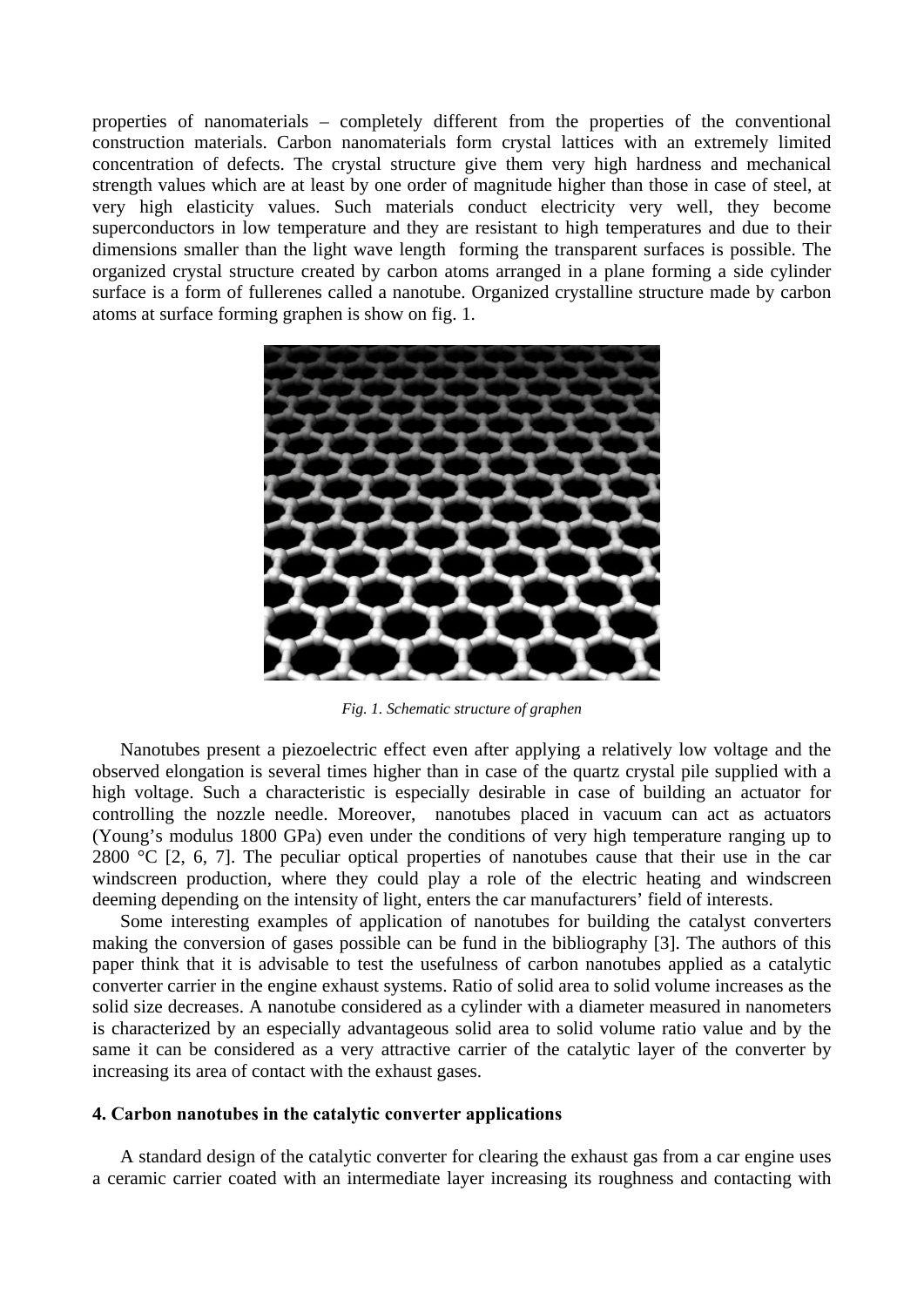exhaust gas area. In case of the oxidation converter used in Diesel engines platinum is deposited on the intermediate layer which is the proper catalyst in a chemical meaning. The authors have built a test converter which is based on a standard ceramic carrier, on which nanotubes functioning as an intermediate layer are deposited and finally pointwisely platinum coated. Due to a limited diameter of 84 mm of the test converter, its carrier length of 20 mm and the density of ducts of 400 cpsi, only a fragment of exhaust gas stream is directed into the test converter. The nanotube test catalytic converter is developed by the Chair of Thermal Engineering of the Poznan University of Technology (PUT) within the international co-operation with Boston College in the United States of America and the Hahn-Meitner-Institut in Berlin in Germany. The typical view of our catalytic converter prototype is shown on fig. 2. The accurate information about carbon tubes growing process can be found in the K. Kempa's publication [5].



*Fig. 2. Picture of carbon tubes (CNT) on the ceramic face and platinum nanoparticles placed on its surface taken with scanning microscope* 

Examinations of the conversion rate for selected toxic exhaust elements were carried out at the laboratory of the Institute of Combustion Engines and Transport of PUT. Volkswagen TDI engine of AXE code was used during the tests. It is a modern 5-cylinder, supercharged Diesel engine being currently mounted in Volkswagen Tranporter and Touareg cars, its swept volume is 2,5 dm<sup>3</sup>, maximum output power is 96 KW and it fulfils the requirements of the Euro 4 exhaust emission standard.

The analysis of the exhaust gas components was carried out by the TESTO 360 exhaust-gas analyser. The concentration of toxic exhaust gas elements is measured by the NDIR method and electrochemical cells, and exhaust gas is delivered to the device via a heated gas line. The engine test stand with the Volkswagen TDI engine, TESTO exhaust – gas analyzer and test converter is showed on fig 3.

Obviously the developed test catalytic converter with the intermediate nanotube layer is not allowed to be considered as a completely functional device with characteristics which could enable it to be mounted in its present form in cars being currently produced. The exhaust gas conversion ratio and resistance of flow would have unacceptable values even if taking into consideration the limited dimensions of the carrier. However, it was the authors intention to find out whether the converter developed by them can work and to obtain the first conclusions.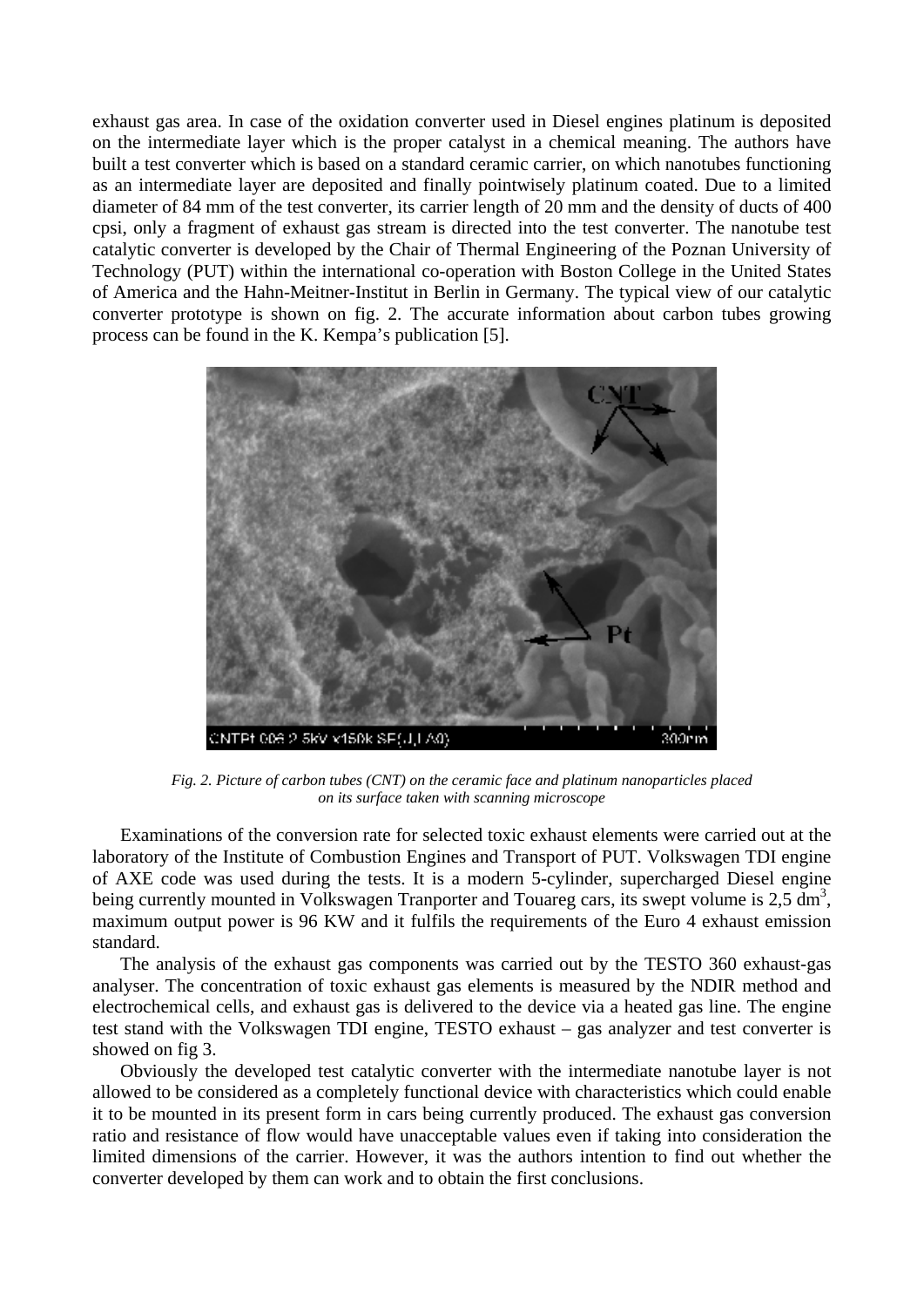![](_page_4_Picture_0.jpeg)

*Fig. 3. The engine test stand for examinations of the catalytic converter conversion ratio*

The preliminary tests, the results of which are presented in Table 1, were performed for several engine operating points in the range of loads most often experienced in real operation. According to the assumed concept of examinations the exhaust gas stream after leaving the engine was separated into the fragments flowing through the test converter and the standard oxidation converter used by the engine manufacturer. The exhaust gas emission measurements concerning the CO and HC concentrations were taken before converters and at the same time behind the test converter and the standard one.

| Engine    | Engine     | Fuel dose  | Exhaust<br>gas           | CO before | <sub>c</sub> o<br>after | HC before | HC<br>after   |
|-----------|------------|------------|--------------------------|-----------|-------------------------|-----------|---------------|
| operating | rotational |            | temperature              | converter | test/standard           | converter | test/standard |
| point     | speed      |            | after turbine            |           | converter               |           | converter     |
|           |            |            |                          |           |                         |           |               |
|           | [rev/min]  | [mg/cycle] | $\lceil$ <sup>o</sup> Cl | [ppm]     | [ppm]                   | [%]       | [%]           |
|           | 1800       | 25         | 467                      | 135       | 56/7                    | 0.053     | 0,040/0,041   |
|           | 2500       | 15         | 387                      | 160       | 51/7                    | 0,072     | 0,057/0,038   |
|           | 2500       | 10         | 282                      | 333       | 183/6                   | 0.102     | 0,081/0,039   |

|  |  |  |  |  | Tab. 1. Results of the preliminary engine tests |  |  |
|--|--|--|--|--|-------------------------------------------------|--|--|
|--|--|--|--|--|-------------------------------------------------|--|--|

### **5. Summary and conclusions**

The unique properties of nanomaterials suggest that these materials are, at last potentially, able to revolutionize the technical solutions being in use so far, the motorization field including. It can be assumed that at the moment we are at the beginning of the process of the implementation of